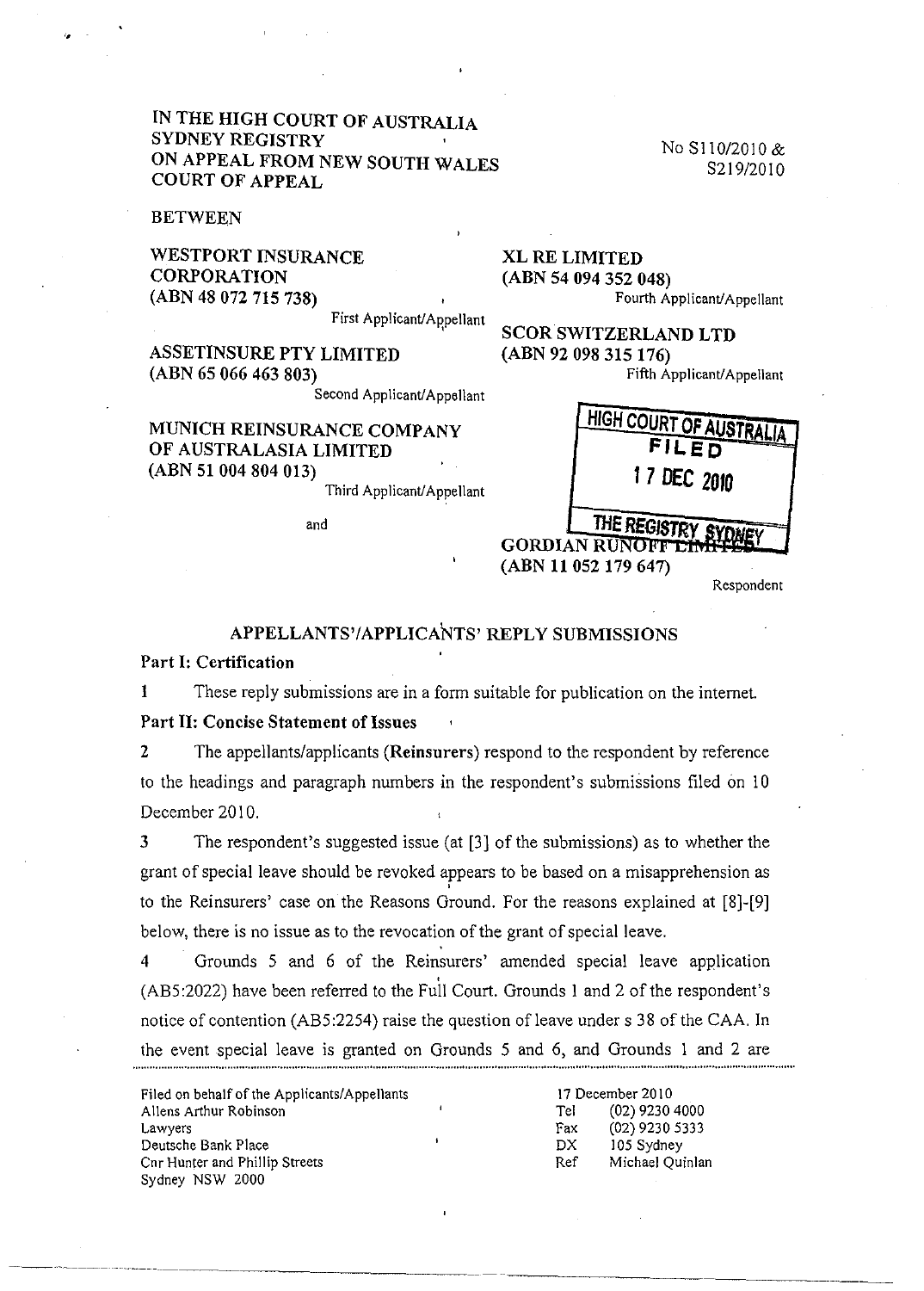determined in favour of the Reinsurers, this Court will be able to grant the orders sought by the Reinsurers. For these reasons, it is contended that the issue raised in [5] of the respondent's statement of the issues is a false issue.

# Part IV; Contested Material Facts

5 At [9] of the submissions, the respondent mischaracterises the findings of the arbitrators as containing a finding that "the treaties covered all policies written by Gordian and classified by it as 0&0 insurance." The finding of the arbitrators was in fact that the treaties only covered D&O policies which had up to three year reporting periods and did not cover the FAI D&O Run-Off Policy {award [81], AB1:14, summarised at  $[21(a)]$  of the Reinsurers' submissions}.

6 The footnote reference to [62] of the CA judgment (AB4: 1943) is a reference to the terms of the expiring 1998 treaty and not the terms of the treaties the subject of the dispute as found by the arbitrators. The 1999 placing slips provided that wording was to be "as expiring as far as applicable, *amendments to be agreed by reinsurers*" {CA [63], AB4:1943} (emphasis added).'

7 At [10] of the submissions, the respondent suggests a further finding of the arbitrators is to be found at [90] of the award (AB 1: 17). [90] of the award sets out part of the arbitrators reasoning in relation to the application of s 18B. It does not record additional findings of fact. The relevant findings are recorded at [80]-[81] of the award (AB1:14). The arbitrators did not find it necessary to determine a rectification argument pursued by the Reinsurers partly because it found that the FAI D&O Run-Off Policy was not covered by the treaties {award [80], AB 1: 14}.

#### Part VI: Statement of Argument

#### Revocation of Special Leave - [13] Respondent's Submissions

8 As is apparent from [84]-[86] of the Reinsurers' submissions, the Reinsurers do not resile from the contention that 'this Court should decide that in a complex arbitration, attended by the formalities of legal proceedings and chaired by an eminent retired appeal court judge, reasons of a judicial standard should be given. The Reinsurers' still contend that *Oil Basins* should be preferred to the decision of the court below.

9 The submission advanced at [78] is that a determination by this Court that inadequate reasons were provided by the arbitrators does not necessarily involve this Court preferring *Oil Basins* to the decision of the court below. The Reinsurers' contend that inadequate reasons were given by the arbitrators applying the *Bremer v* 

"

2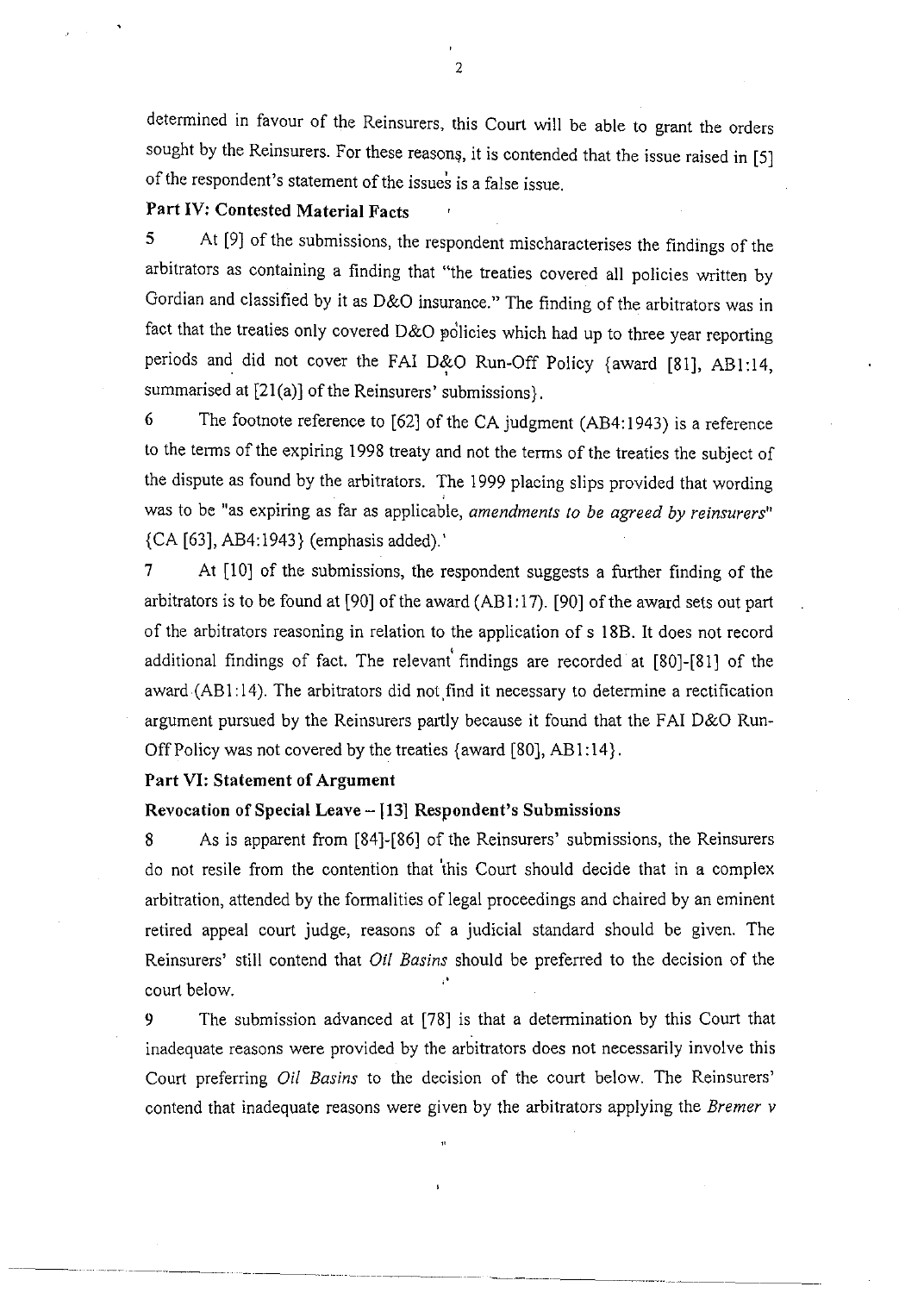*WeSlzucker* test preferred by the court below (see [80)-[83) and [87) Reinsurers' submissions).

# Scope of Cover - [34] and [37] Respondent's Submissions

10 The arguments advanced at [30)-[5f1) of the Reinsurers' submissions address the basic proposition that a provision of a reinsurance treaty that identifies which insurance contracts are covered by the treaty (a provision stipulating the scope of cover) is not regulated by s 18B. This has always been the Reinsurers' contention at all levels in this dispute. No argument has been abandoned as suggested in [34) of the respondent's submissions. The specific focus on the legal nature of treaty reinsurance was introduced in argument in the CA (AB5:2223) but that should not obscure the fact that this case has always been about treaty reinsurance (see award [73), AB1:l3) and whether the FAI D&O Run-Off Policy is covered by the treaties.

11 The respondent persists in characterising the treaties as covering all D&O policies (at [37)) when that it inconsistent with the arbitrators' findings. Once it is recognised that the FAI D&O Run-Off Policy, on the arbitrators' findings, is not covered by the treaties there is no prima 'facie entitlement to indemnity and no room for s 18B to operate to provide cover.

## Part VII: Respondent's Notice of Contention

Manifest Error and Strong Evidence of Error - [46]-[54] Respondent's Submissions

12 [46]-[54] of the respondent's submissions seems to advance a new argument on the construction of s  $38(5)(b)$ . The suggestion seems to be that if an applicant under s 38(5)(b) identifies the error of law without reference to "evidence" other than the award itself, the applicant is effectively restricted to relying on the manifest error limb (s  $38(5)(b)(i)$ ). The proposition needs only to be stated to be rejected.

13 Section 38(5)(b) has two gateways: manifest error (obvious error in the terminology of the new NSW Act) and strong evidence of error (open to serious doubt in the terminology of the new NSW Act) of a kind that may add to the certainty of commercial law. Manifesi error must be found on the face of the award, but the second limb establishes a lower threshold and does not depend on utilising other "evidence."

#### Grounds 5 to 12 Notice of Contention

~ -~-.-~-~--~------------~

14 The respondent's submissions in relation to Grounds 5 to 12 of the notice of contention ignore the fact that, under s 22(2) of the CAA, the arbitrators were not bound to observe the strict rules of evidence and procedure or common law rules of

-----"---.--"----,,-~--~~-~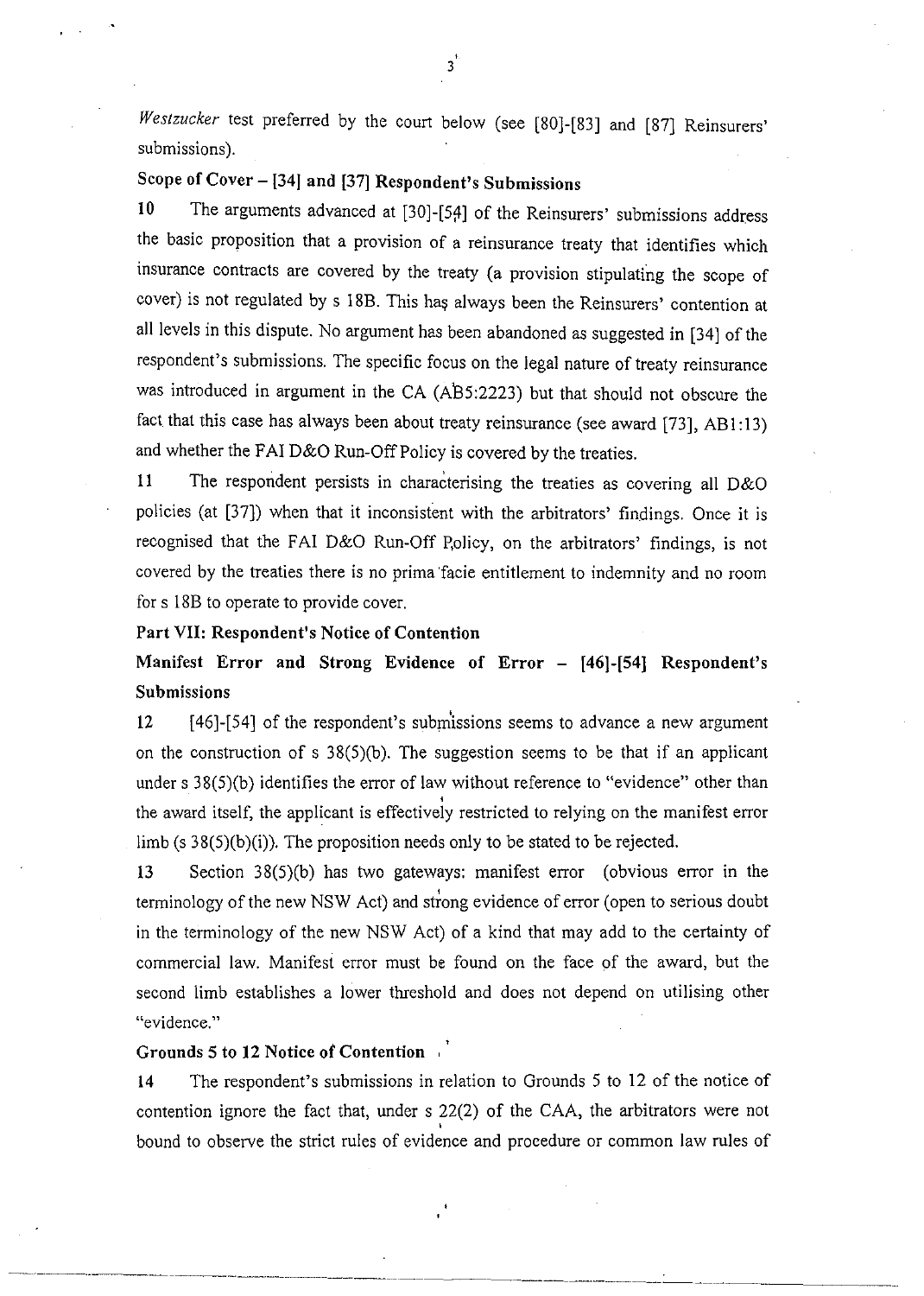construction of contracts *(Woodbud v Warea* (1995) 125 FLR 356 at 355-6, *Eagle Star v Yuval* [1978) I LLR 357, Mustill & Boyd, *The Law and Practice of Commercial Arbitration in England,* 2nd Ed, 1989 at 82, O'Neill & Woloniecki, *The*  Law of Reinsurance, 2<sup>nd</sup> Ed at 14-15). Further, the parties had expressly permitted the arbitrators to rely on their own knowledge and expertise (see transcript at AB3:1406P-S, AB3:1439K-1440D). All of the criticisms of the arbitrators' methodology fall away once these points are recognised,

Expiring Reinsurance Applied to Policies Written for 12 Months Plus Odd Time  $-$  [71]-[76] Respondent's Submissions

15 The arbitrators found that, in accordance with general industry practice, the expiring 1998 treaty applied to policies written for 12 month periods plus odd time. There was substantial evidence to support the finding of fact as to the general industry practice<sup>1</sup> and no evidence to the contrary. The arbitrators noted that no credible alternative was offered by the respondent as to the existence of the practice {award  $[78]$ , AB $1:14$ ).

# Agreement to a 3 Year Limit - [78]-[84] Respondent's Submissions

16 The arbitrators found that under the 1999 treaties the Reinsurers agreed to cover D&O policies with up to 3 year periods, The respondent focuses on the letter dated 15 December 1998 (AB2:512-4) which has to be read in conjunction with the acceptance from the lead reinsurer on 22 December 1998 (AB2:555) which stated "Original Contracts: Up to three years acceptable." The parsing of the 15 December 1998 letter in the respondent's submissions does not survive consideration of all the relevant correspondence,

# 3 Year Limit Applies to Run-Off Cover - [85]-[91] Respondent's Submissions

17 The arbitrators rejected the suggestion that a relevant distinction could be drawn between run-off policies and operational policies at [73) of the award (ABI:13), This was soundly based on the evidence, The suggestion by the respondent's witness, Mr Fletcher, in his witness statement that he considered the FAI Run-Off Policy was covered because it was a run-off policy (at [58], AB1:130) was undone in his cross-examination when he accepted that the 3 year limit applied to both run-off and operational policies (AB3:1333C-!), It should be noted that the arbitrators expressly recorded that they' were unimpressed with Mr Fletcher's

4

,

 $, \cdot$ 

<sup>&</sup>lt;sup>1</sup> Margot Rathbone at [11], [12], [17], [18] (AB1:154-156); Peter Backe-Hansen at [20] (AB1:168); Bil1 Hassos at [5]. [6]. [10]-[17] (ABl:185-187),